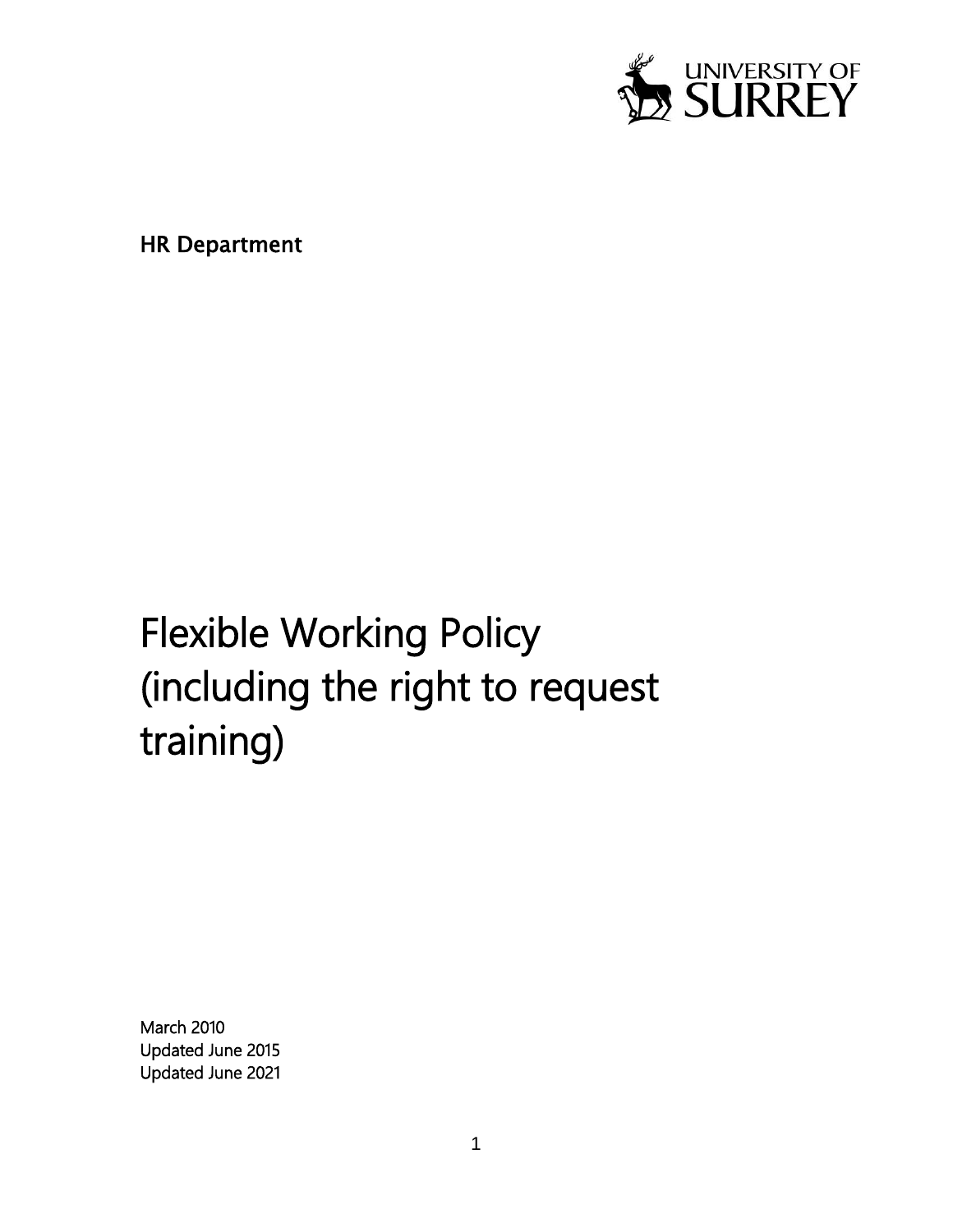## 1. INTRODUCTION

- 1.1 This policy on flexible working arrangements for University staff has been developed bearing in mind the University's commitment to equality of opportunity and with the intention of helping members of staff balance their commitments and interests outside work with their contractual duties and responsibilities. Contractual changes will be considered to be permanent unless otherwise agreed at the time of the change.
- 1.2 In In addition to the statutory right to request flexible working under the Flexible Working Regulations, the University's Teaching Constraints Policy sets out the process through which employees may request exceptions from standard teaching hours. Requests submitted under the Teaching Constraints Policy are not formal flexible working requests under the under the Flexible Working Regulations.
- 1.3 This policy and procedure does not form part of any employee's contract of employment. It may be amended from time to time with appropriate consultation with recognised trade union representatives.

# 2. COMMERCIAL ADVANTAGES

- 2.1 There are a number of reasons why an employer should consider moving away from more traditional patterns of work. The University recognises that flexibility in employment enables benefits for both staff and the business:
	- Assists in retaining skilled staff;
	- Enables the University to compete effectively in attracting new staff;
	- Raises staff morale and commitment;
	- Reduces absenteeism by promoting well-being;
	- Extends the working day in terms of office cover;
	- Helps to reduce pressure on car parking;
	- Supports the changing academic cycle;
	- Promotes equality of opportunity;
	- Supports working prior to retirement (excellent tool for succession planning). The retiree can act as a mentor while passing on skills/knowledge.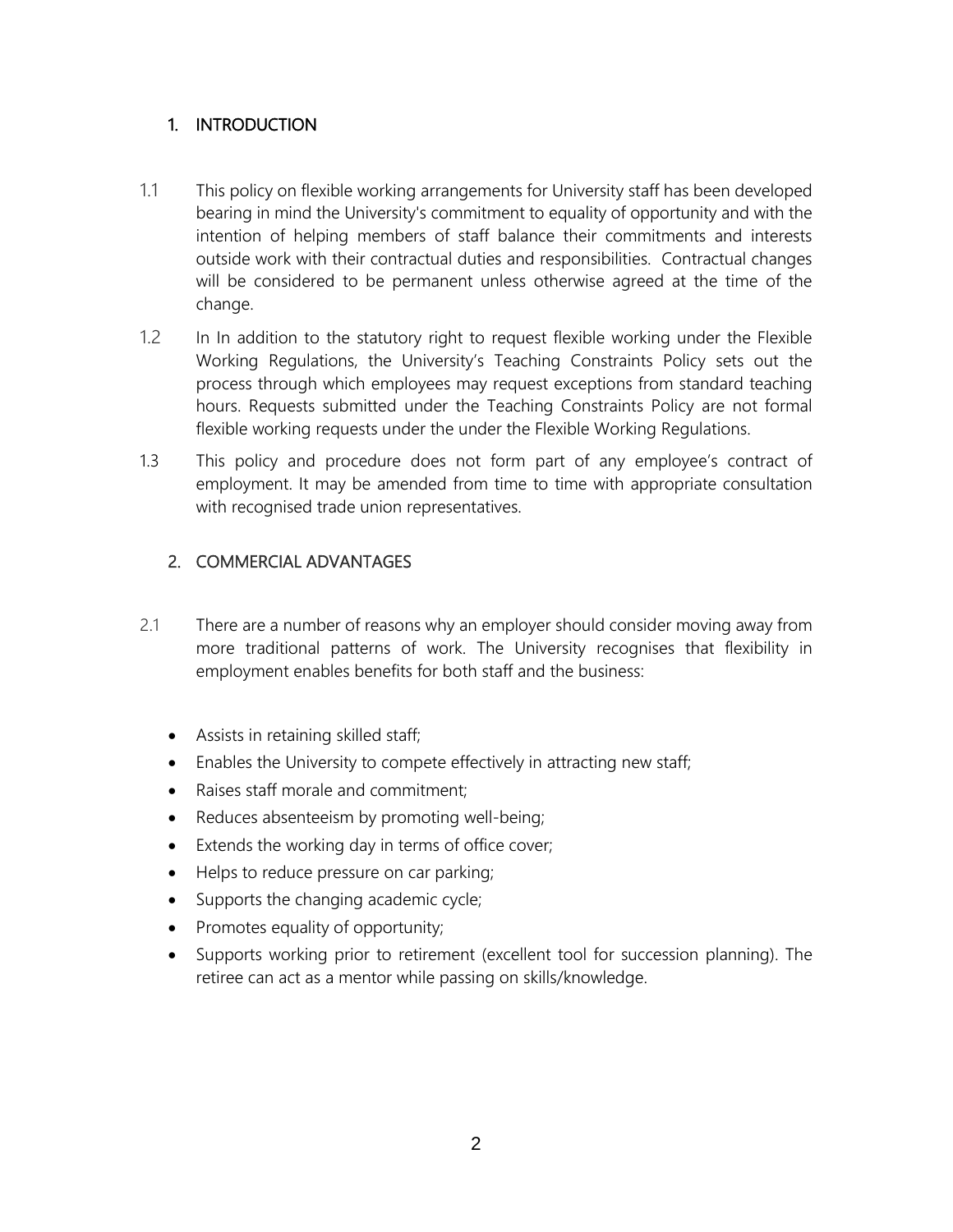# **3.** STATUTORY RIGHTS

- 3.1 Employees have a right to request flexible working under the Flexible Working Regulations.
- 3.2 Employees also have a statutory right under the Employment Rights Act (1996) to request time away from their core duties to undertake training whereby it will improve both theirs and the organisations' business performance.
- 3.3 The training can be either:
	- Accredited, i.e. training that leads to the award of a recognised qualification;
	- Unaccredited, e.g. training to help the development of specific skills relevant to their job or workplace.
- 3.4 There is no limit on the amount of time employees can request or any obligations placed upon the employer to pay for the training or for the time spent training.
- 3.5 The University is not obliged to provide paid time off for training. A request may be refused for the following business reasons;
	- The proposed study or training would not improve the employee's effectiveness in their role/or business performance;
	- The proposed study or training would have a detrimental impact on quality or performance;
	- The burden of costs is too great;
	- That it would have an detrimental effect on your ability to meet the needs of internal or external customers, students, colleagues or the wider University;
	- That it is not possible to reorganise your work amongst existing staff to cover the time that you are attending the training;
	- It is not possible to recruit additional staff to cover the time that you are attending the training;
	- There is an insufficiency of work during the periods that you propose to work to make up the time that you are spending attending the training;
	- Planned structural changes;
	- Any other statutory reasons that may be set down in future legislation.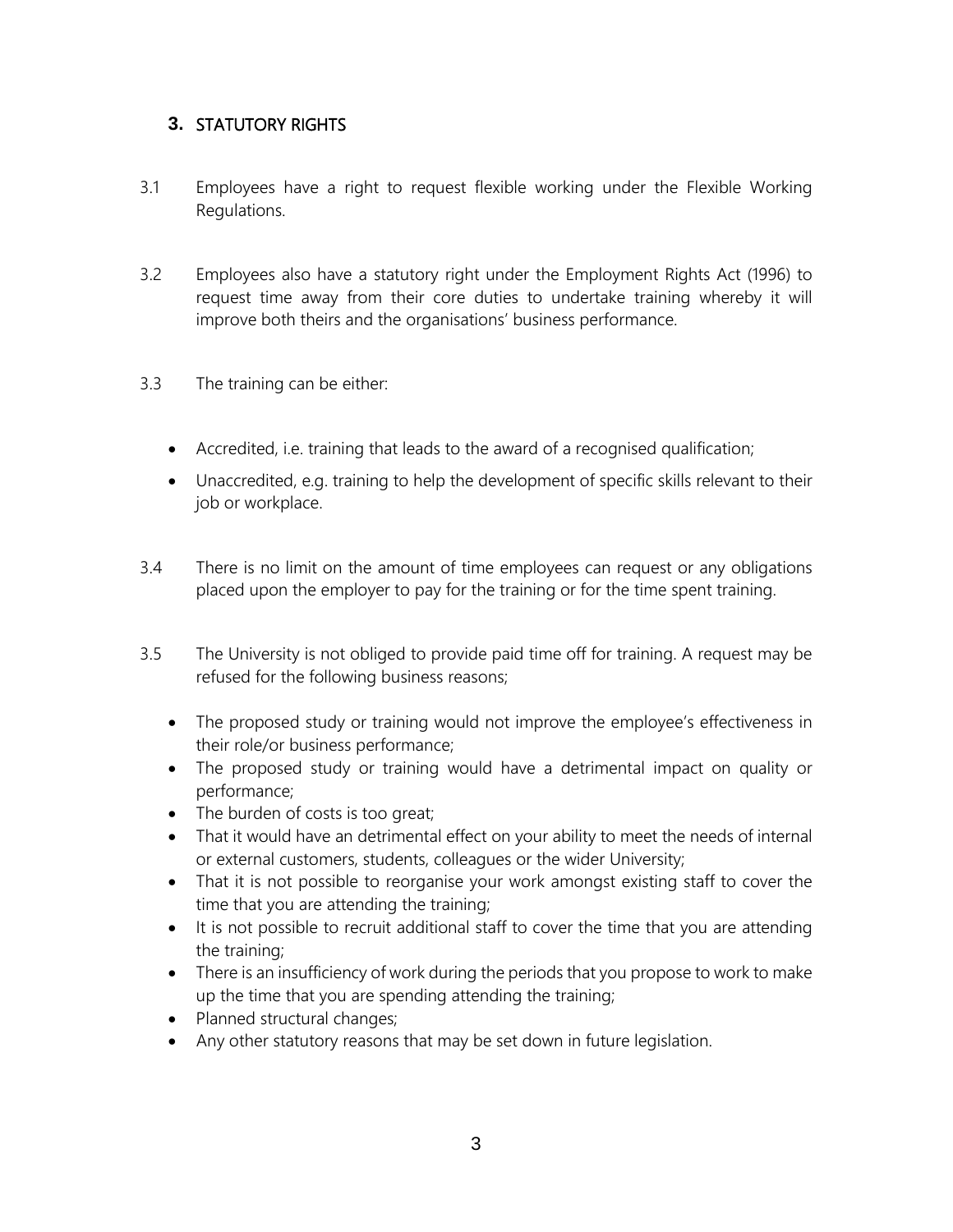### 4. FLEXIBLE WORKING ARRANGEMENTS

- 4.1 Flexible working arrangements are associated with the individual as opposed to the post. It is evident that some roles within Faculties/Departments are less adaptable to the flexible working options outlined below and in these cases managers are recommended to consider other methods of offering staff a more flexible working pattern. Managers should consult with their HR Representative for information and support on flexible working.
	- 4.2 Flexible arrangements offered to members of staff under this policy cover a wide range of different arrangements including:

#### 4.2.1 *Blended working*

To work part of the week remotely and part of the week on campus in line with business needs. Blending working would not be deemed as a change to contractual terms. Please see Blended working guidance on [SurreyLearn](https://surreylearn.surrey.ac.uk/d2l/le/lessons/226042/lessons/2103444) for further information.

#### 4.2.2 *Part-time working*

The member of staff is working less than full-time hours.

#### 4.2.3 *Term-time working*

Makes it possible for permanent employees to take unpaid leave during school holidays.

#### 4.2.4 *Job-sharing*

Two part-time employees sharing the duties of a post normally done by one. Jobsharers divide pay, holiday, and other benefits.

#### 4.2.5 *Compressed working hours*

Lets people work their total number of hours over fewer days. For example, working full-time hours over four days a week instead of five, or working nine days a fortnight instead of ten.

#### 4.2.6 *Annualized hours*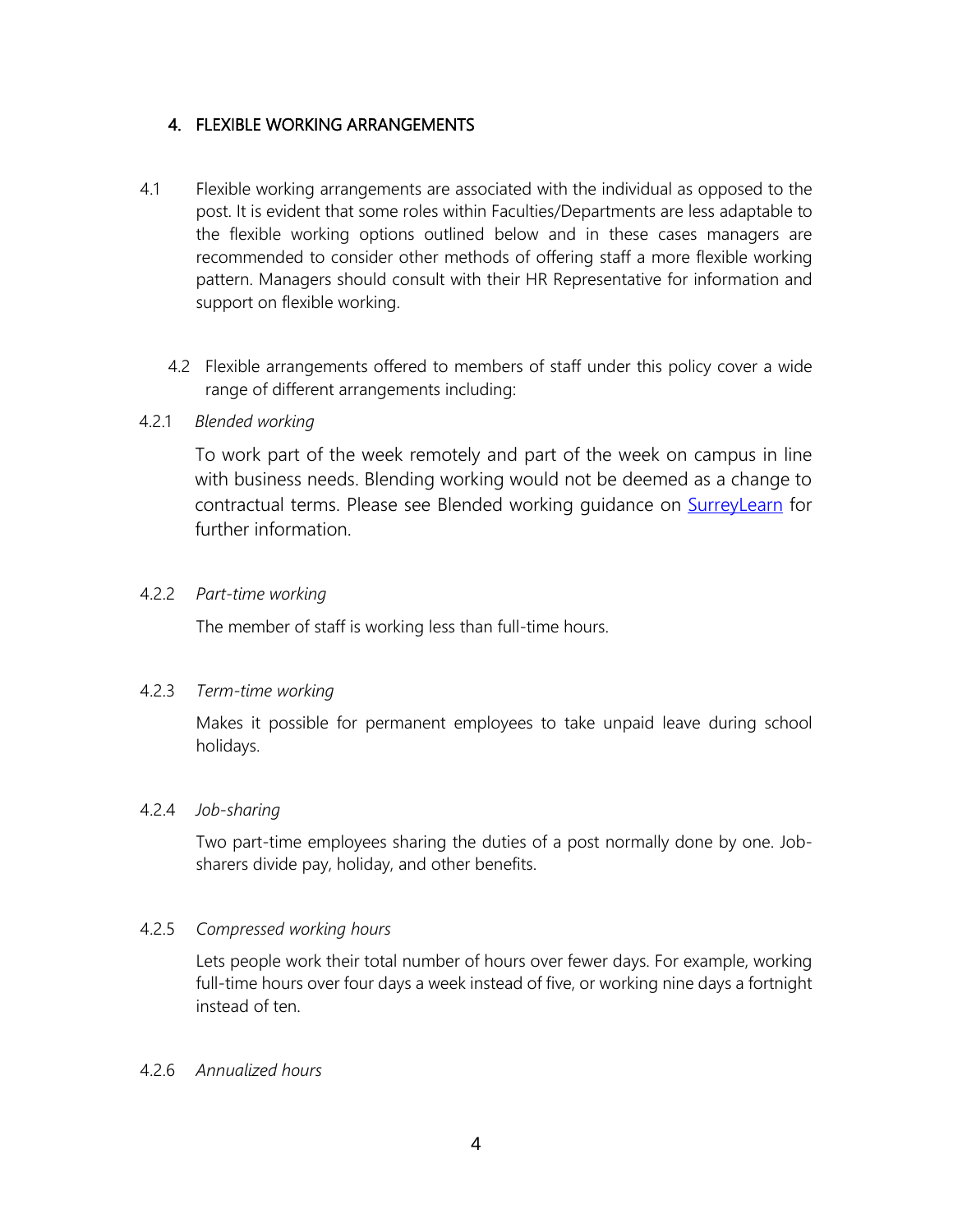Total working hours are calculated over a year rather than a week. This means people can work according to the peaks and troughs of activity over the year.

#### 4.2.7 *Staggered hours*

Employees have different start, finish, and break times. This allows employers to cover longer operational hours. It also offers employees more flexibility, as long as they are consulted first. For example in a customer focused area such as student support the office could be open from 8.00 – 6.00 with some staff starting at 8.00 and finishing at 4.30 whilst others do standard university working times, and others work 9.30 to 6.00 pm. A further example would be a request for an extended lunch break to take advantage of the Sports Facilities.

### 4.2.8 *Remote Working*

New technologies have facilitated this and home/remote working is now possible for a range of types of work. It can be an appropriate option in circumstances where a member of staff needs to be based at home on an occasional basis or for a limited period of time, or more unusually on a permanent basis. Home-working cannot be used on occasion when childcare cannot be found (i.e. individuals should not work at home on the same day they are actively looking after a child).

4.2.8.1 For the avoidance of doubt 'home' is regarded as a UK-based address, unless otherwise agreed by HR. A proposal to work at home on a regular, long term or permanent basis needs to be carefully reviewed in terms of the cost of providing equipment; health and safety and communications considerations; security, data protection, and other legal issues; working and reporting relationships and any requirements to attend work to perform the duties of the post (see Remote Working Policy).

#### 4.2.9 *Additional planned unpaid leave*

Employees may opt to add up to 5 additional days (pro rata for part time) unpaid leave per year to their annual leave entitlement at the beginning of the leave year (see Appendix C).

4.3 At all times, the arrangements that are agreed will attempt to balance the needs of the member of staff with the work to be carried out and should be in the interests of the [Faculty/Department](about:blank) concerned. It is of paramount importance that the needs of the business are met.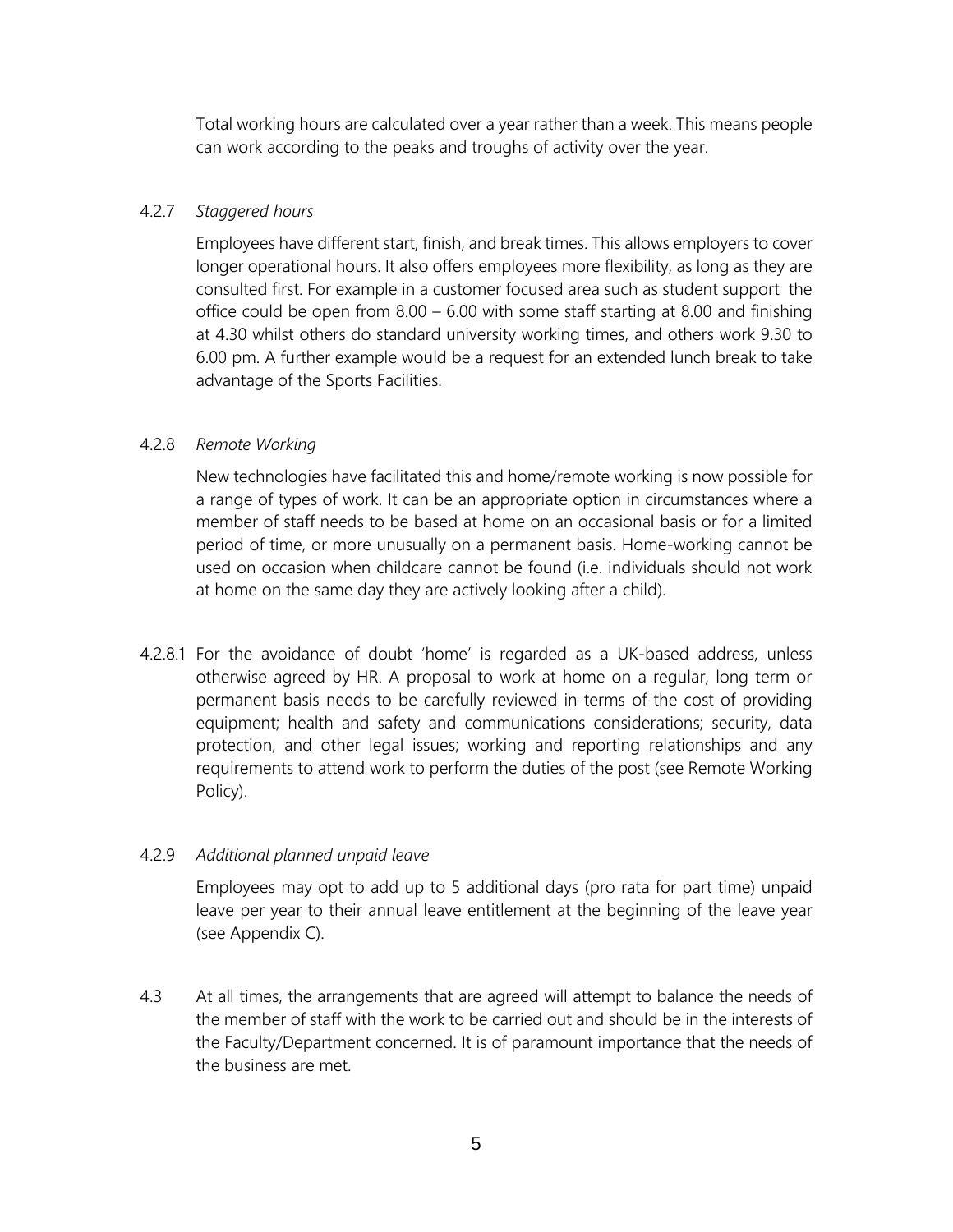- 4.4 The manager can decide to implement a trial period for the flexible working arrangements, this will be a temporary change to contract and employees will have this confirmed in writing. A decision on whether to agree a permanent change should be made within 3 months of the start of the trial period unless it is agreed between the manager and employee to extend the trial.
- 4.5 Flexible working patterns will be reviewed on an ongoing basis by the Faculty/Department, to ensure that the practices continue to meet any change in business demands. Practices may also be reviewed and discussed as a result of any team or departmental changes to ensure that business requirements continue to be met.
- 4.6 Applications to work flexibly will not normally be considered where the member of staff is requesting flexibility in order to undertake other remunerative employment outside the University.
- 4.7 In addition to giving serious consideration to any request to work flexibly, all those responsible for appointing staff are encouraged to routinely consider how certain duties in their department could be covered on a flexible basis when reviewing a job vacancy or assessing the workload of the department or of an individual job.

# 5 APPLICATION PROCESS

- 5.1 Before making an application to work flexibly that will result in working fewer hours the member of staff should carefully consider the effect on their pay, pension contributions, and benefits since they will also be reduced on a pro rata basis. They may wish to seek advice from the Pensions Office about the implications for their pension.
- 5.2 To make an application, an employee must apply in writing using the Flexible Working Application Form (Appendix D) and set out the pattern They wants to work, stating how this could be accommodated within their work area. The initial onus is on the employee to prepare a carefully thought-out application well in advance of when they would like the desired working pattern to take effect.
- 5.3 A meeting will be arranged with the individual's manager to discuss the request. The employee may be accompanied at this meeting by a colleague or trade union representative. This representative may be a recognised trade union official, a lay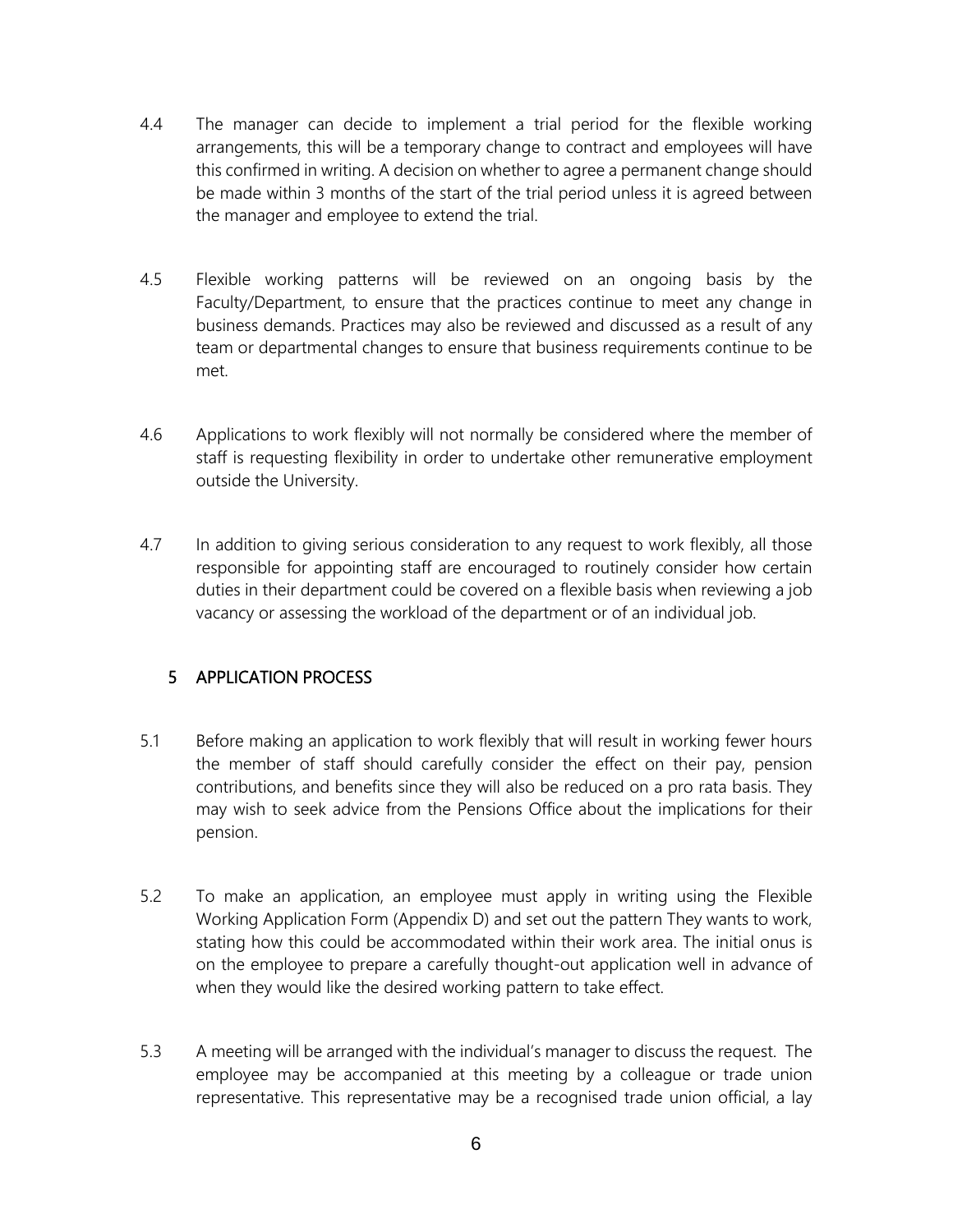trade union officer or a fellow employee. A Human Resources representative may also attend. The meeting will provide the manager and the employee the opportunity to discuss the desired work pattern in depth and consider how it might be accommodated. At the meeting the employee should be prepared to expand on any points within their application. It may be necessary for both sides to compromise and both should be prepared to be flexible.

- 5.4 If a request is accepted, written notification will be given within a reasonable time frame (within 3 months if a trial period is to take place before the decision, unless an extension is agreed. Although there is no set time frame for all other cases it should usually be within 2 weeks of the meeting). The written notification will include a description of the new working pattern and the date it is to take effect. It can be beneficial to the University and to the employee to consider a trial period in order to monitor the operation and suitability of the flexible working arrangement. In rare circumstances this will not be practical and therefore advice and guidance should be sought from the Human Resources Department before agreeing such a trial period.
- 5.5 Where there is a variation to contract (temporary or permanent), such as a reduction in hours, Human Resources will write to the individual concerned confirming the change to contract. Human Resources will also make the administrative changes required for payroll purposes.
- 5.6 If an employee is asked to provide more information, i.e., that their home meets Health & Safety guidelines for home working and they refuse without reasonable cause, the application will be considered to have been withdrawn.
- 5.7 The employee can withdraw a request for flexible working. However, it is important to note that if it is withdrawn, another application cannot be made for another 12 months from the date of the withdrawal. A withdrawal needs to be confirmed as soon as possible and in writing, to avoid misunderstandings.
- 5.8 The University can refuse the application on the business grounds listed below (this list is not exhaustive):
	- The change in working pattern will carry with it additional costs;
	- The change will have a detrimental effect on the ability to meet University customers' demands;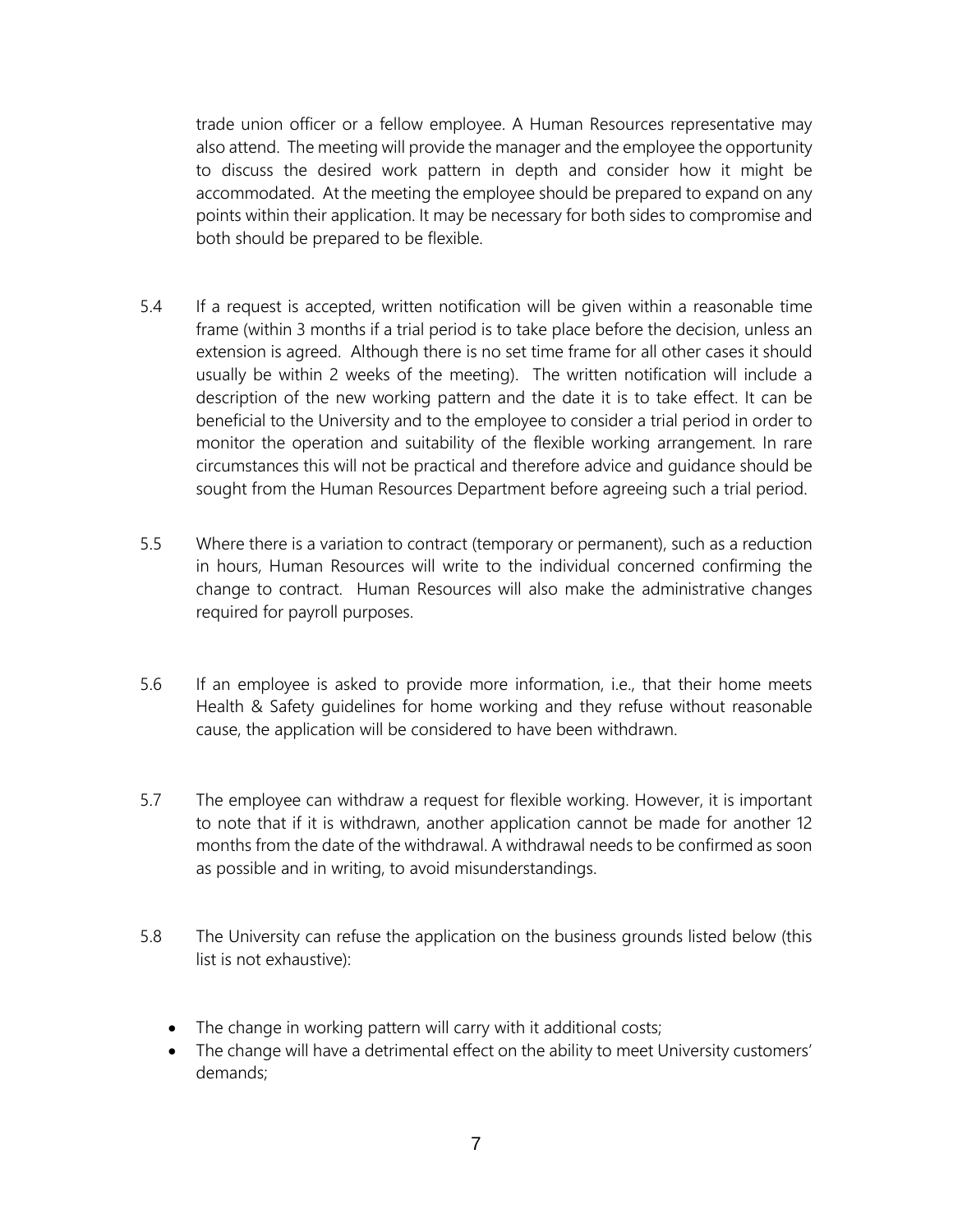- The change will have a detrimental effect on the ability of the University to provide expected operational services;
- The workplace is unable to re-organise the work amongst existing staff;
- The University is unable to recruit additional employees to perform the outstanding work;
- The change will lead to a detrimental affect on quality and/or individual performance;
- There is insufficient work required to be done during the times requested by the employee;
- A planned structural change in the Faculty or Administrative/Service Department will not enable the request to be accommodated.
- 5.9 If a request has been rejected, the notification to the employee will state the business reason(s) for refusal, together with an explanation on why this applies in their particular case.
- 5.12 Where an employee has had their request refused and the employee wishes to discuss further, the matter should be referred first to their senior manager. If the matter cannot be resolved to the satisfaction of the employee, they may lodge an appeal.

# 6 APPEALS

- 6.1 Appeals should be made in writing to the Faculty Manager/Head of Administrative Department within 10 working days of receiving the decision. The appeal must be dated and clearly state the grounds on which the appeal is being made. There are no constraints on the grounds under which an employee can appeal; it may be that they wants to bring to attention something their manager may not have been aware of or it may be to challenge the business decision.
- 6.2 An Appeal Hearing may or may not be a re-hearing of the application, depending on the circumstances of the case. The employee must be specific about the grounds of appeal, which will effectively form the agenda for the hearing.
- 6.3 The composition of the Appeals Panel will be determined by the Faculty or CSAS HR Manager but will be expected to comprise:
	- As Chair, a senior manager independent from the case;
	- One other senior manager from the Faculty the case originated from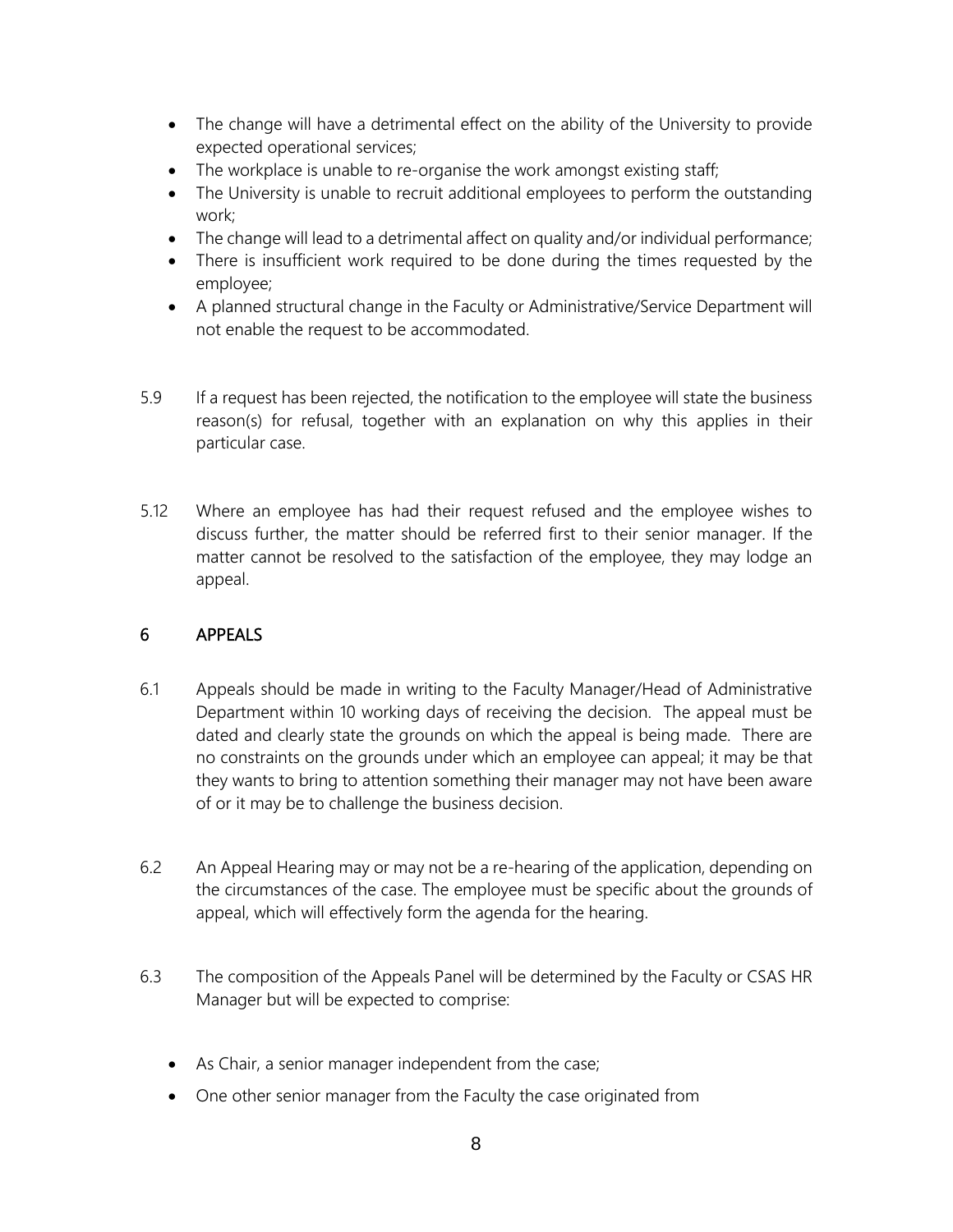• HR representative

Senior managers are defined as staff at Grade 6 level or above.

- 6.4 The Appeals Panel will meet at the earliest convenient date. This should normally be within one month of the date of the appeal but must comply with the legal requirement that all flexible working requests, including any appeals, must be considered and decided on within a period of three months from first receipt, unless an extension is agreed with the employee (for example if a trial period is agreed).
- 6.5 The individual raising the appeal will be informed of the composition of the Appeal Committee. Should they have any concerns these should be raised with the relevant Human Resources Manager who will consider the employee's concerns and may reconstitute an agreed panel.
- 6.6 The Appeals Committee will invite the employee in writing to attend an appeal meeting, informing the employee of the entitlement to be accompanied by a colleague or trade union representative. This representative may be a recognised trade union official, a lay trade union officer or a fellow employee. The employee must inform the manager hearing the appeal of who will be accompanying them at least 2 working days before the meeting date.
- 6.6.1 The employee can be required to choose an alternative representative if the chosen companion is unavailable for the scheduled hearing and will not be available for more than five working days.
- 6.6.2 The companion may make representations, and sum up the employee's case but is not allowed to answer questions on the employee's behalf.
- 6.6.3 The University will allow an employee to bring a companion if it helps them to overcome any disability, or any difficulty in understanding English.
- 6.7 If an employee or their representative cannot attend at the time specified for a hearing, the employee must inform the manager hearing the appeal and/or HR immediately. An alternative date can be suggested so long as it is reasonable and it is not more than five working days after the original date. If the employee fails to attend without good reason, or is persistently unable to attend, the hearing may be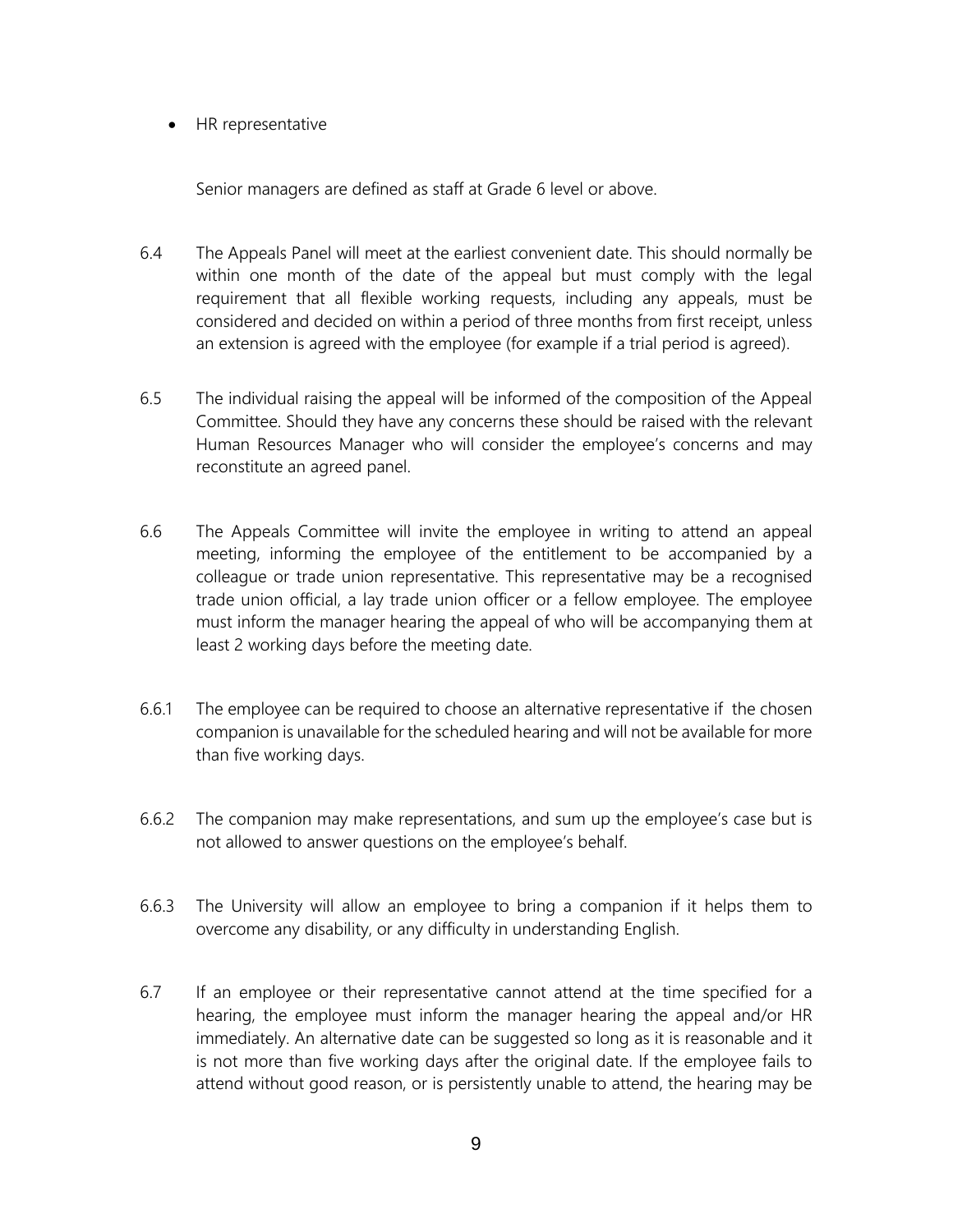heard in their absence on the available evidence, or the employee may be invited to provide a written statement.

- 6.8 The decision of the Appeals Panel shall:
	- confirm the original decision; or
	- revoke the original decision and reach a different decision.
- 6.9 If the appeal is upheld, confirmation of this decision will be given in writing, within 10 working days of the date of the Appeals Panel meeting.
- 6.10 The decision of the Appeal Panel shall be final and there shall be no further right of appeal.
- 6.11 Only one formal application can be made in a 12 month period (from the commencement of the flexible working pattern, or from the date of rejection). If circumstances change and the Flexible Working arrangement is no longer working for the employee they should raise it with their line manager so that this can be reviewed and adjustments considered.

# 7 REVIEW OF THIS POLICY

7.1 The effectiveness of this policy will be reviewed on an annual basis by the Human Resources Department by monitoring the number of staff who have taken up a flexible working arrangement over the 12-month period, comparing the number of staff who are working under a flexible working arrangement year on year, and reviewing any difficulties that have arisen in the operation of this scheme.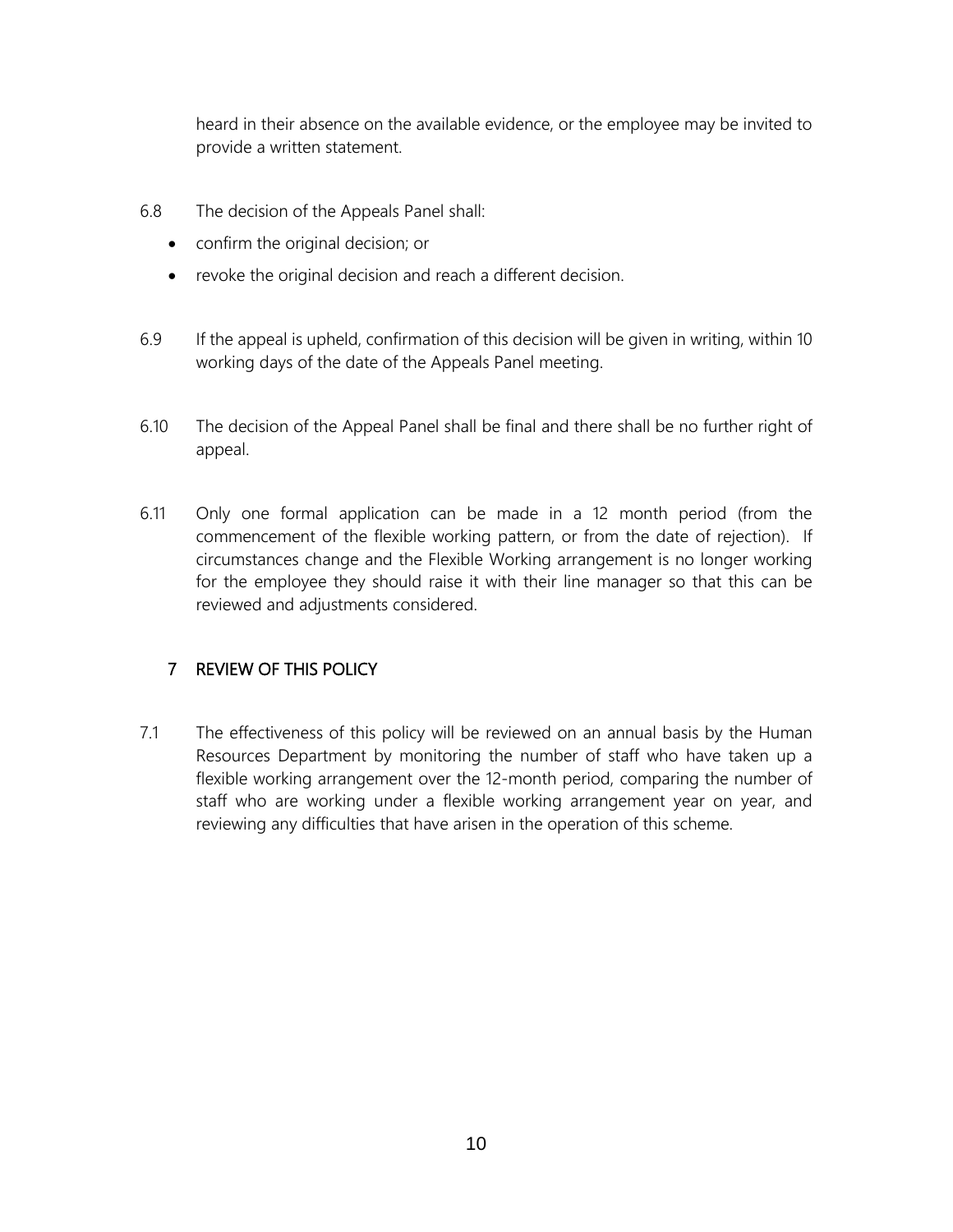## Appendix A – PROCESS FLOWCHART

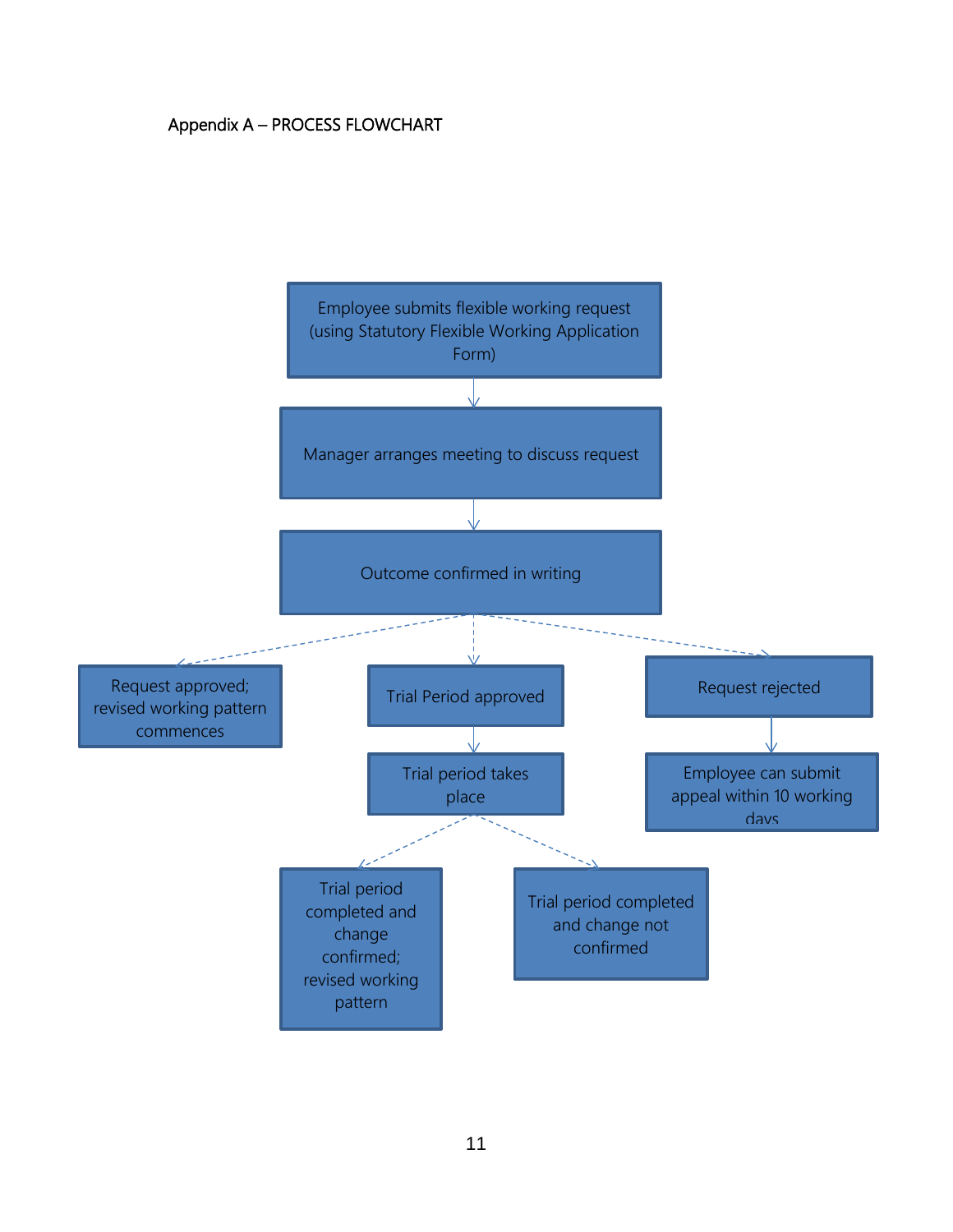# Appendix B - PROTECTION FROM DETRIMENT

An employee is protected against being subjected to detriment by any act or deliberate failure to act by the University because:

- Their application to work flexibly has been granted;
- They made an application to work flexibly under the right;
- They has made or stated their intent to make a complaint to an employment tribunal in respect of their application to work flexibly;
- They accompanied or supported another individual making an application or appealing against a decision on an application;
- Employees who suffer unfair treatment at work for the above reasons may make a complaint to an employment tribunal;
- This protection also applies if an employee is selected for redundancy on these grounds.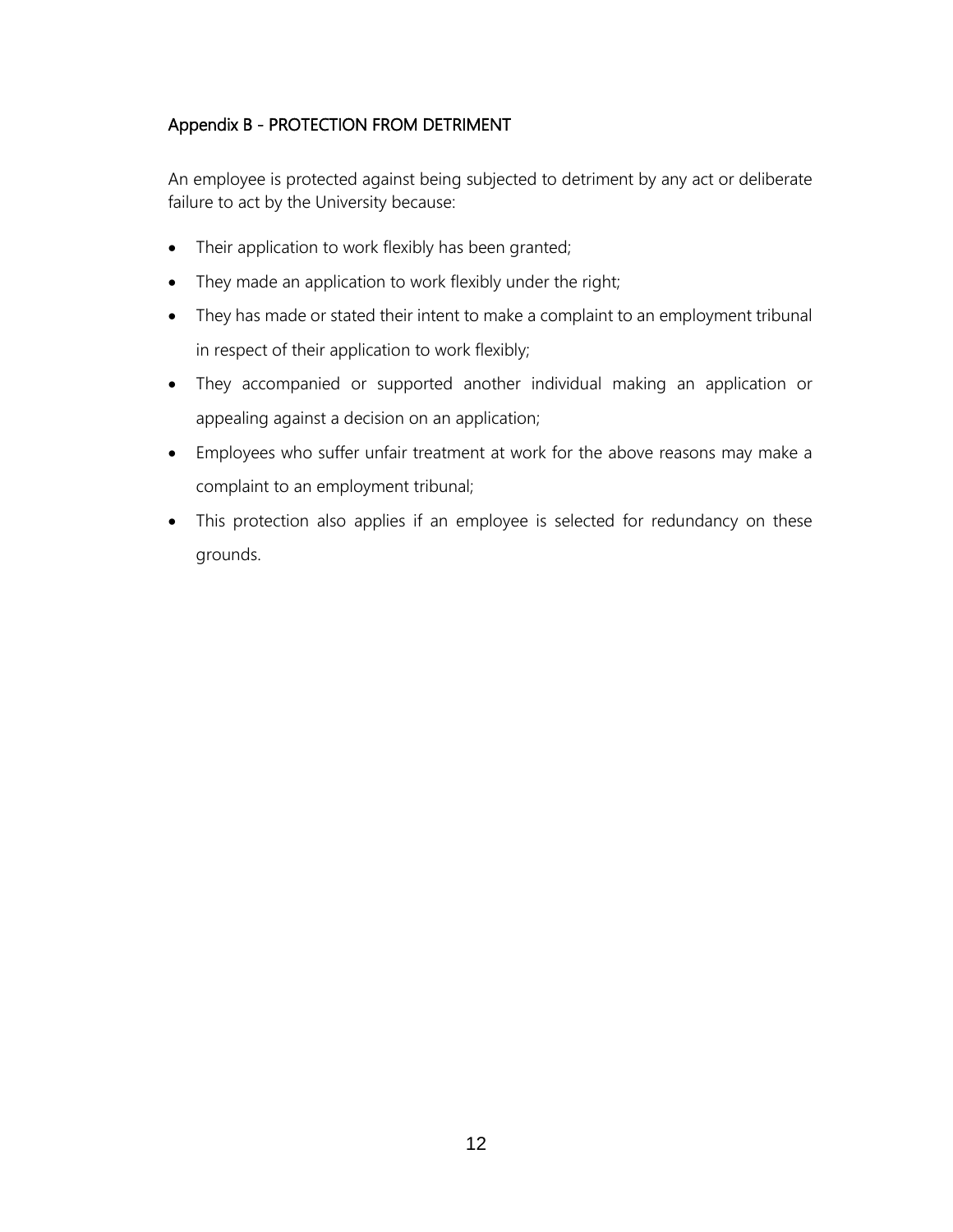#### Appendix C – SCHEME FOR ADDITIONAL UNPAID LEAVE

Although not a right, employees may request up to 5 additional days (pro rata for part time employees) *unpaid* leave per year to their annual leave entitlement at the beginning of the leave year (or in the case of new staff, the start of their employment with the University). The cost of the additional days will be calculated using the employee's hourly rate of pay and be spread throughout the leave year (or what remains of it in the case of new staff) meaning that the impact of any loss of salary is spread over a longer time period.

Please note: Additional unpaid leave for part-time staff will be calculated on a pro-rata basis.

The scheme is intended to offer staff additional *planned* leave and does not in any way affect their right to request leave under the University's policies for compassionate leave or special leave.

No more than 5 days leave in total (including any additional days the employee has chosen to take) can be carried forward into the next holiday year. Any additional unpaid leave that has not been used will therefore be lost. It is the responsibility of the individual to manage their leave appropriately.

In some circumstances adding additional unpaid leave to their holiday entitlement may not be the most appropriate arrangement for individual employees. In such instances alternative arrangements more appropriate to the individual case may be agreed between the employee and their Faculty/Administrative Department. Alternative arrangements could include leave in accordance with the University's policies for Maternity Leave, Adoption Leave, Parental Leave, Shared Parental Leave, Domestic Leave, [Career Breaks](about:blank) or Flexible Working (see elsewhere in this policy). The suitability of any of the above for any situation should be considered as a possible alternative if it is appropriate.

Staff interested in using the scheme should discuss their request with their line manager and submit a request in writing at least one month before the start of the holiday year or as soon as is reasonably practicable in the case of new staff.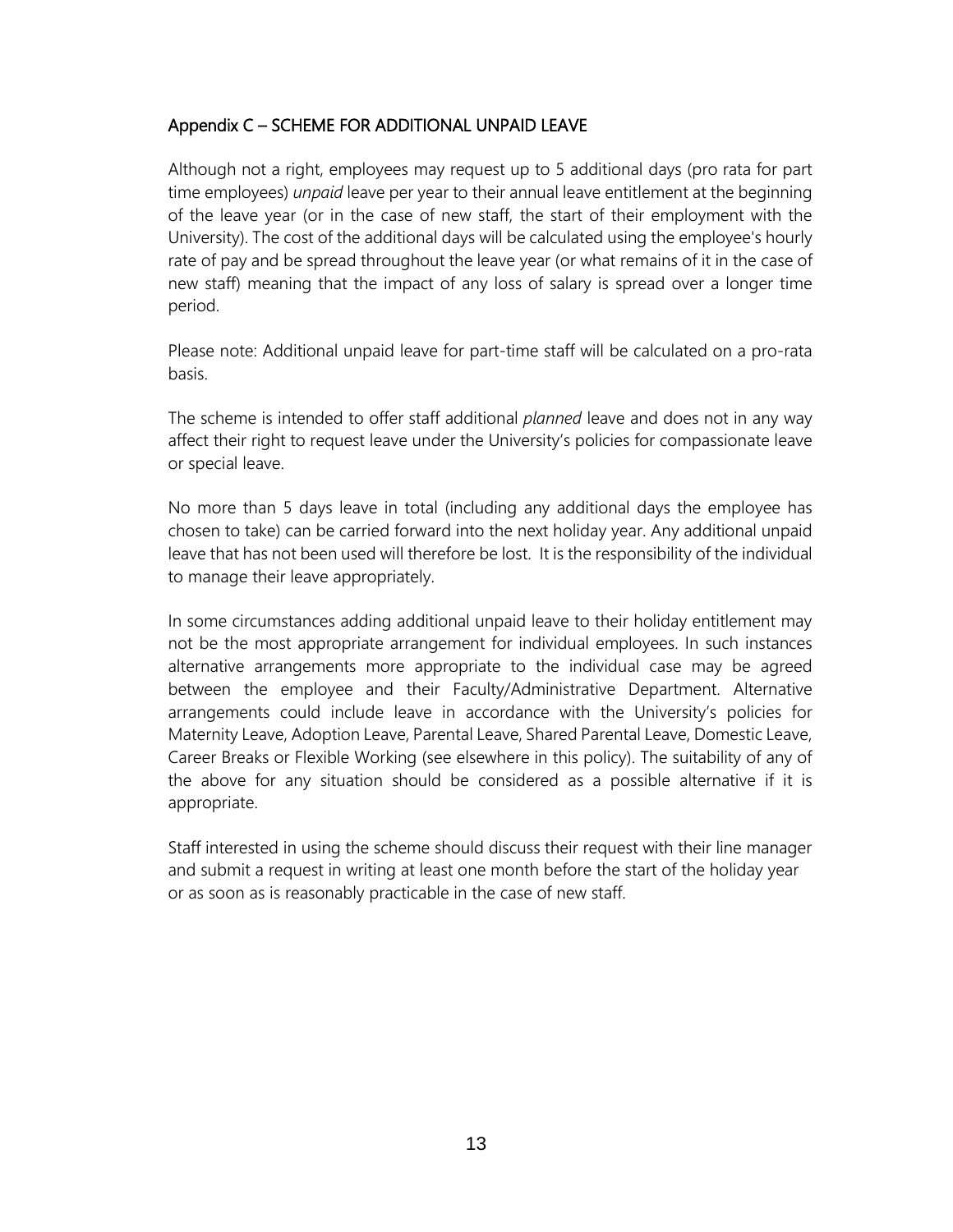# Appendix D - STATUTORY FLEXIBLE WORKING REQUEST FORM

Please ensure you complete all sections of the form in full in order that sufficient information is available to enable proper consideration of your request. When completing sections 3 and 4 - think about what effect your change in working pattern will have on both the work you do and on your colleagues. Once you have completed the form you should immediately forward it to your Line Manager.

### 1. Personal details

Your full name:

Name of Line Manager:

Date of previous flexible working application (if applicable):

# 2. Application Details

2a. Where your application includes a request for paid time spent training (under section 63D Employment Rights Act 1996) you should complete the below section detailing:

- The subject matter of the proposed training or study
- Where and when the proposed training or study would take place
- Who would provide or supervise it
- What qualification it would lead to (if any)
- How you think the proposed training or study would improve your effectiveness within the role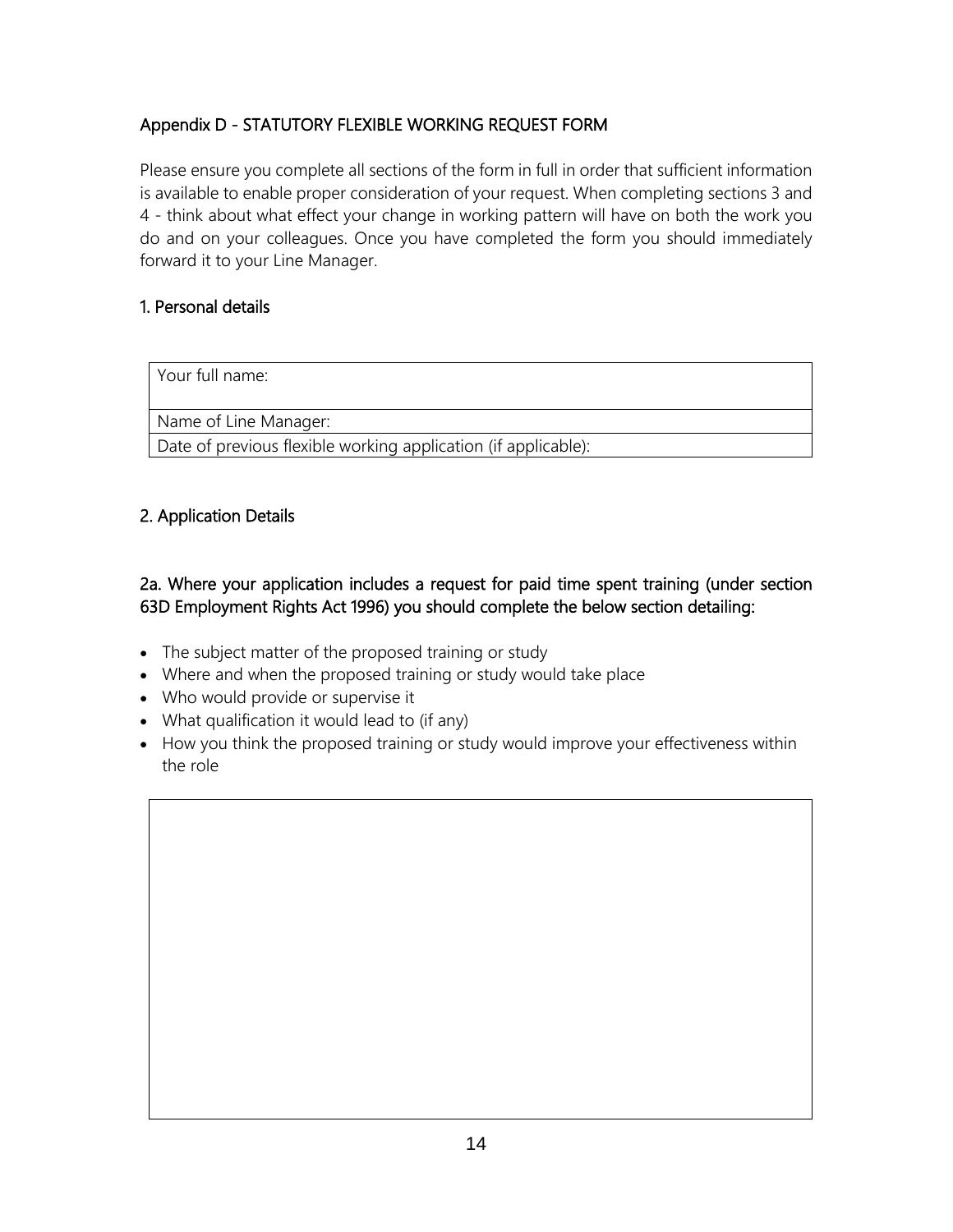I would like to apply to work a flexible working pattern that is different to my current working pattern.

2b. Describe your current working pattern (days/hours/times worked):

2c. Describe the working pattern you would like to work in future (days/hours/times worked):

2d. I would like this working pattern to commence from:

2e. I am making this request in relation to the Equality Act 2010, for example, as a reasonable adjustment for disabled employees (tick appropriate box):

Yes No

#### 3. Impact of the new working pattern

I think the proposed change in my working pattern will affect the Faculty/Administrative Department and my colleagues as follows;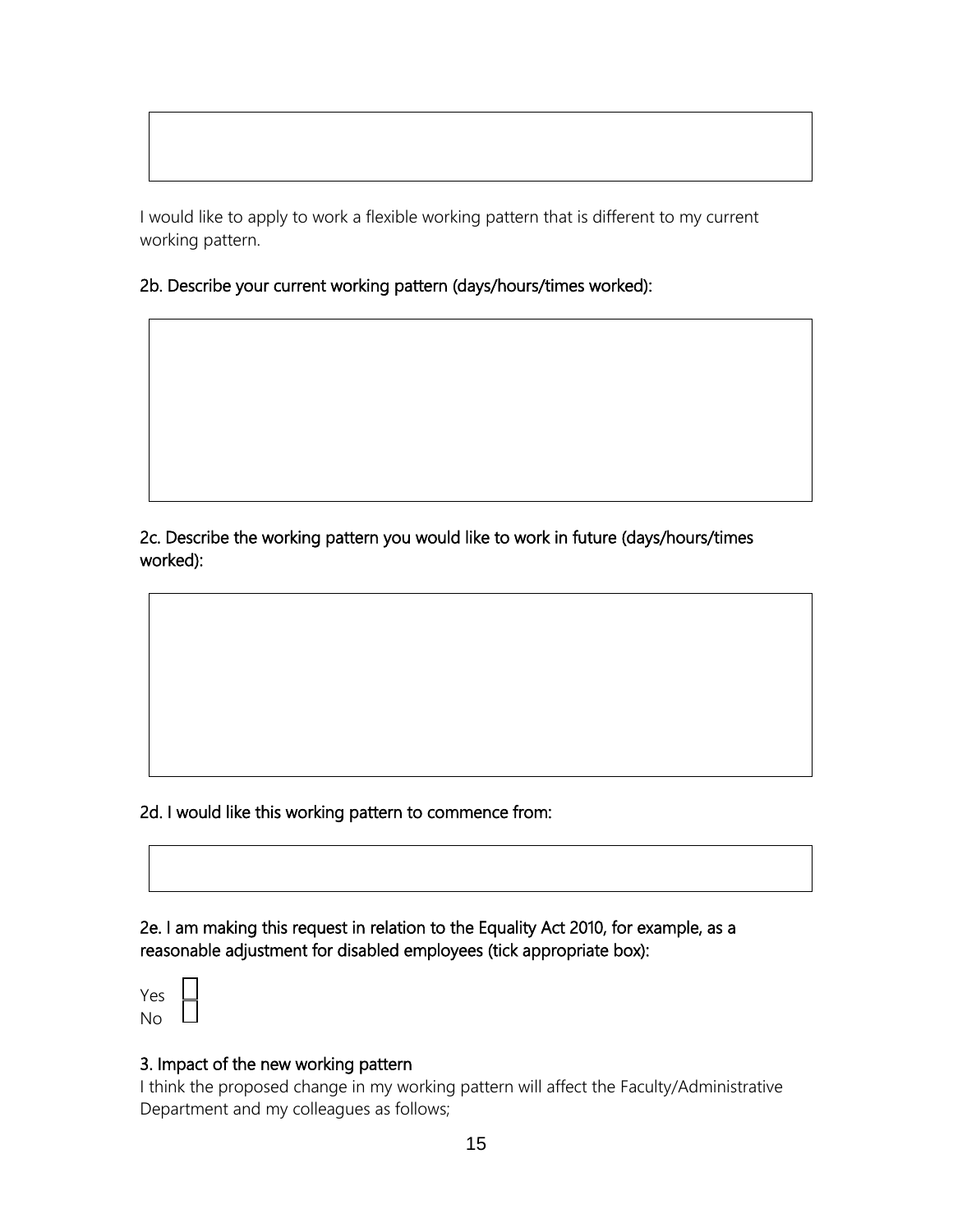# 4. Accommodating the new working pattern

I think the effect on the Faculty/Administrative Department and my colleagues can be dealt with as follows;

Signed: \_\_\_\_\_\_\_\_\_\_\_\_\_\_\_\_\_\_\_\_\_\_\_\_\_ (Employee)

| Ν<br>$\sim$ $\sim$ $\sim$<br>____ |  |
|-----------------------------------|--|
|-----------------------------------|--|

| Date <sup>.</sup> |
|-------------------|
|-------------------|

# To be completed by Manager

Meeting held to discuss request on:…………………………………….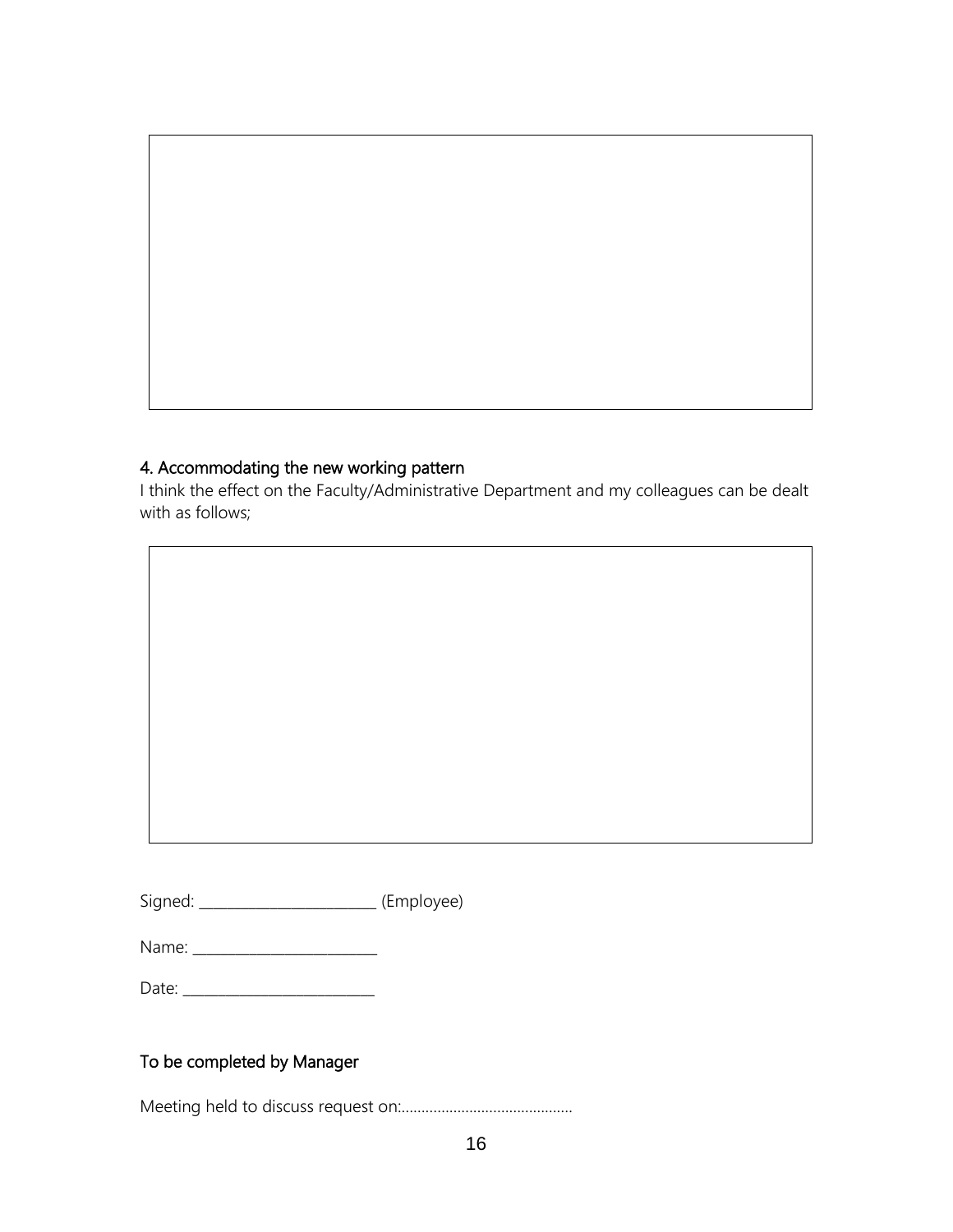Those present:

Brief Details of Discussion:

Flexible Working Request – Accepted/Rejected (please delete as necessary. If rejected, please give reason:

If accepted, please give details of new arrangements:

Hours worked (per week):…………………..

How worked